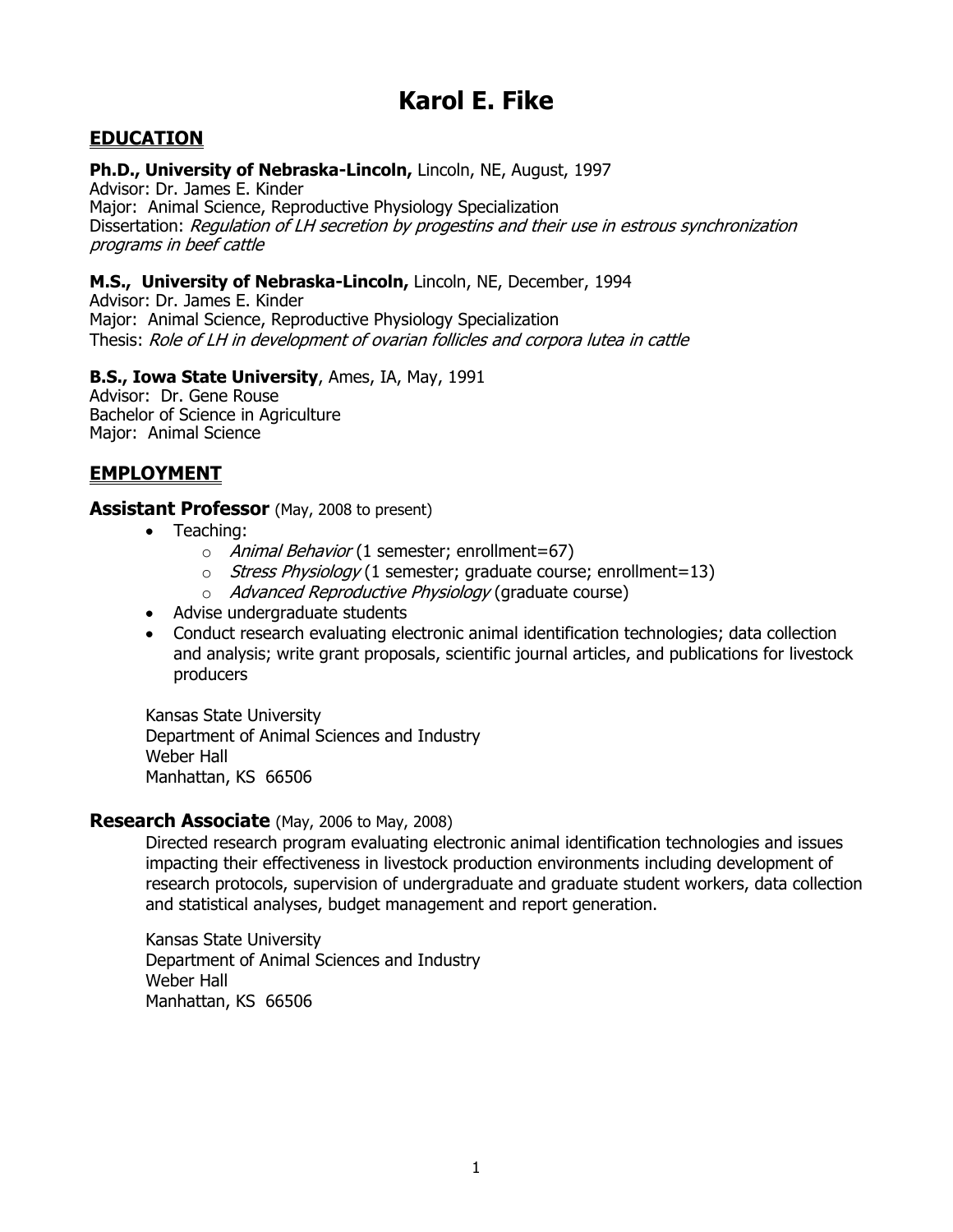**Contract Work** (July, 2004 to March, 2006)

- Certified Angus Beef, LLC Managed collection and summarization of data regarding feeder calf sale premiums at auction markets. Wrote popular press articles interpreting and summarizing results.
- $\bullet$ McCormick Company Compiled and summarized research information and wrote a news release regarding Mycoplasma bovis.
- Ohio State University, Department of Animal Sciences  $\bullet$ Adapted nine animal welfare PowerPoint teaching modules for classroom and extension use.
- Kansas State University, Department of Clincal Sciences  $\bullet$ Compiled and summarized research information and wrote a book chapter. Developed educational pamphlet regarding livestock transport issues. Reconciled electronic animal identification data and tracking information and developed summary reports as a component of a research grant.
- Kansas State University, Department of Animal Sciences & Industry  $\bullet$ Wrote United States Department of Agriculture National Animal Identification System grant entitled "Impact of Environmental Interferences and Performance Variation on Radio-Frequency Transponder and Transceiver Reliability and Economic Assessment of Radio-Frequency Identification Technology Implementation in Animal Production Environments" for Dr. Dale Blasi in cooperation with the Kansas Animal Health Department; grant was successfully and fully-funded (\$441430)

# **Assistant Professor** (July, 2000 to July, 2004)

- Teaching:
	- o *Introductory Animal Sciences* (7 quarters)
	- o Freshman Research Seminar (2 quarters)
	- o Animal Products (team taught; 7 quarters)
- $\bullet$ Coordinated Departmental undergraduate internship program (required of all students) including program requirements, management, development of internship opportunities and advising students
- Developed and managed research program in male and female reproductive physiology
- Advised undergraduate and graduate students
	- $\circ$  Formally advised approximately 40 undergraduate students
	- o Co-coordinating advisor for Department July, 2003-04
	- $\circ$  Informally advised (one-on-one) approximately 100 students per year (ie. internships, career advice, curriculum options)
	- o Advised 6 Honors students (4 completed Honors research project with me)
	- o Advised graduate students, Mr. Eric Behlke (completed M.S. in August, 2003) and Danyelle Dauch (August, 2003 to June, 2004)

Ohio State University Department of Animal Sciences 2029 Fyffe Road Columbus, OH 43210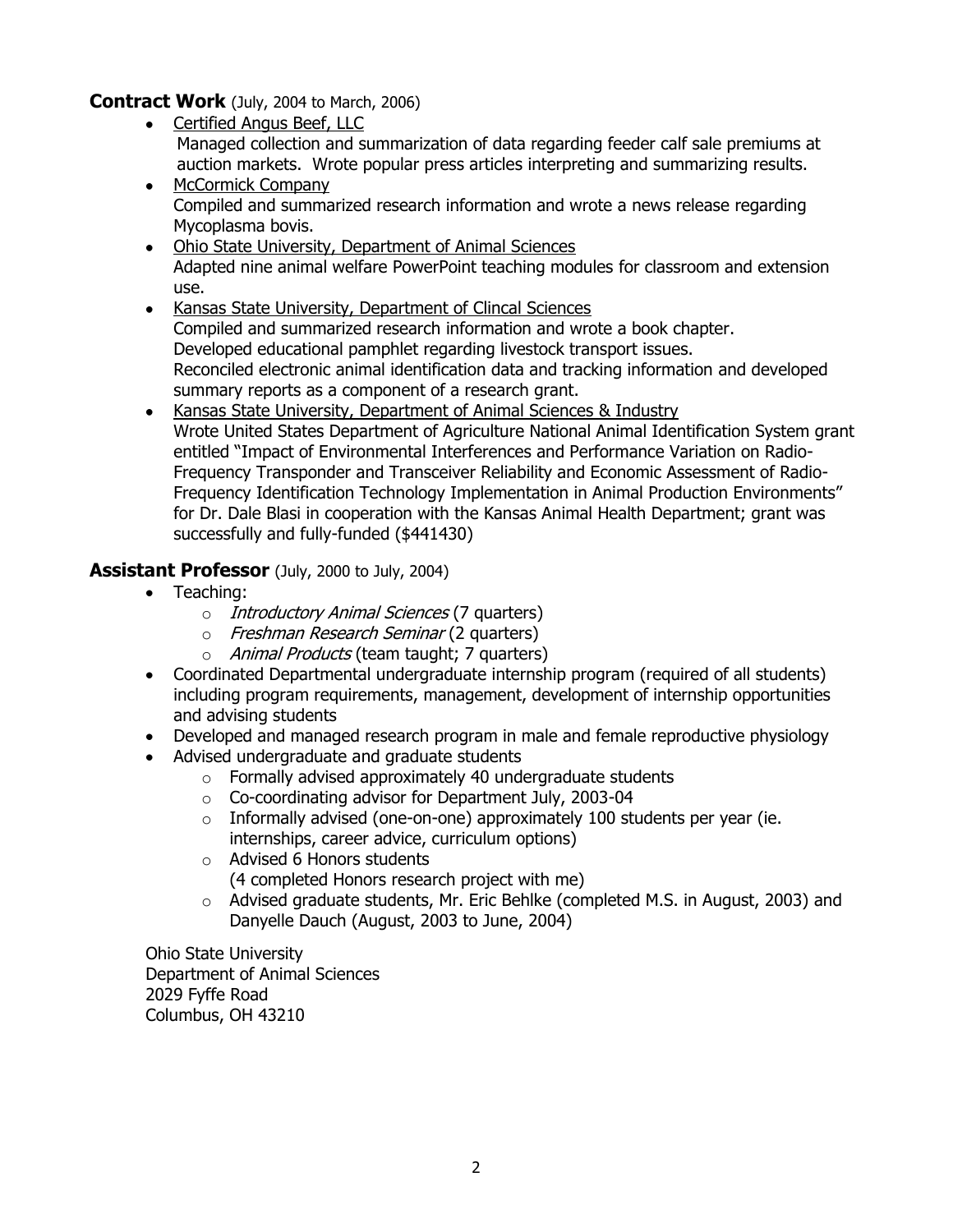#### **Adjunct Instructor** (June, 1998 to May, 2000)

Courses: Anatomy and Physiology II Basic Anatomy and Physiology Human Nutrition **Introduction to Biology** 

Western Iowa Tech Community College Denison Campus 11 North 35<sup>th</sup> Street Denison, IA 51442

#### **Extension Livestock Assistant** (Summers, 1997 & 1999)

Collected and analyzed 4-H beef carcass data. Developed summary reports and program slide presentations regarding data collection process and carcass data.

East Pottawattamie County (Darrell Busby, supervisor) Iowa State University Extension Oakland, IA 51560

### **Graduate Research and Teaching Assistant** (June, 1991 to June, 1997)

- Conducted research trials in animal science field. Collected, analyzed data and presented research results at scientific meetings and livestock extension education events. Published research results.
- Sole responsibility for teaching Animal Management (autumn, 1996)
- Coached Livestock Judging Team
- Teaching Assistant for Animal Systems and Animal Management courses
- $\bullet$ Organized/presented livestock judging clinics

Department of Animal Science University of Nebraska-Lincoln Lincoln, NE 68583-0908

### **Internship as Technical Sales Assistant, ICI Americas, Inc.** (Summer, 1990)

Increased visibility of ICI products through regular contact with dealers, growers, and custom applicators. Handled customer complaints, scouted crops and implemented appropriate problem-solving techniques.

### **Swine Breeding Laboratory Assistant** (1989)

Performed laboratory tests, aided in sample collection, mixed reagents, and organized and compiled research data. Department of Animal Science, Iowa State University Ames, IA 50011

#### **Livestock Detail Worker** (1988)

Responsible for general care of livestock and facilities used for animal science courses. Department of Animal Science, Iowa State University Ames, IA 50011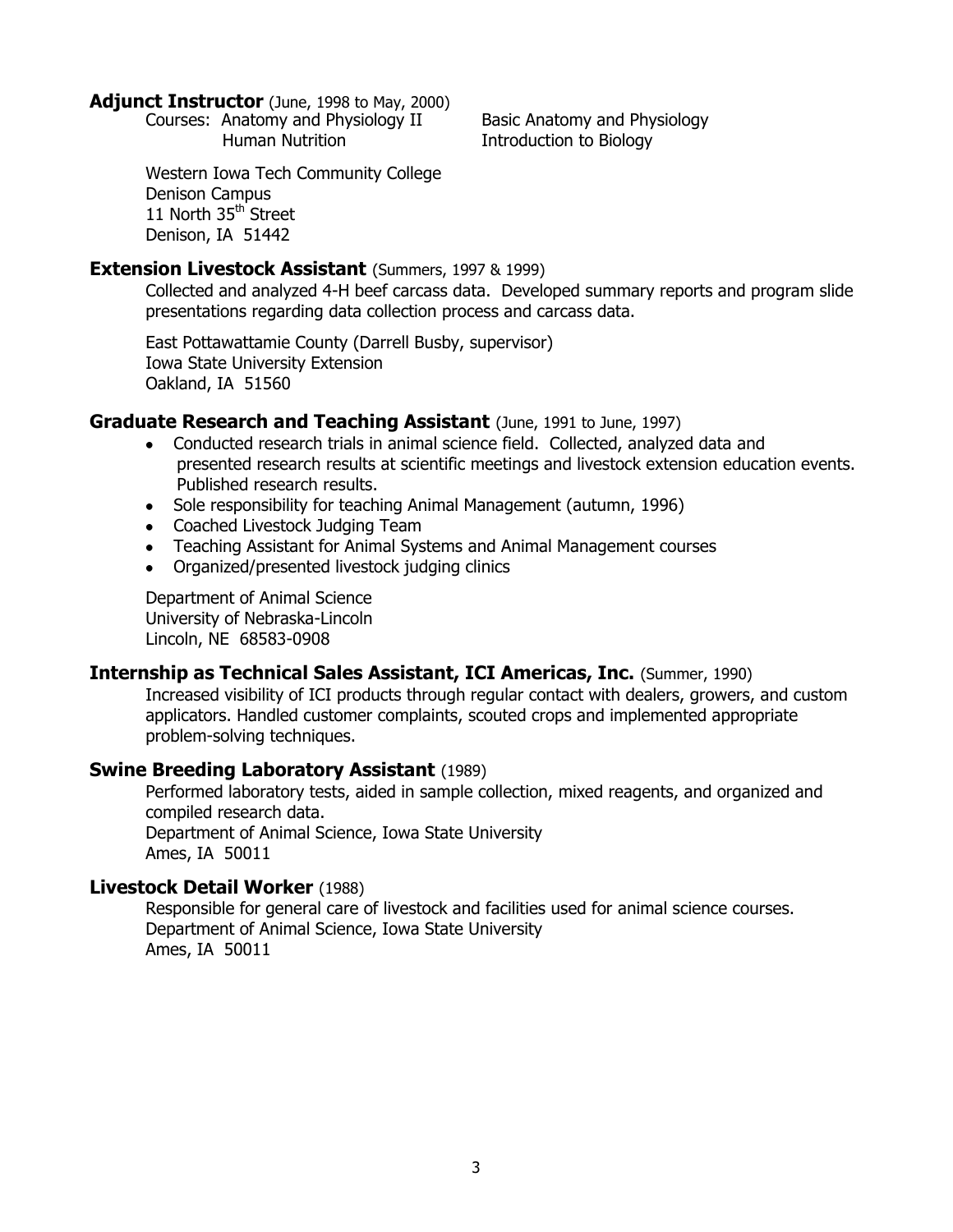# **Teaching**

# **Summary of courses taught**

Animal Management (teaching assistant and sole instructor; UNL) Livestock Evaluation (sole instructor; UNL)

Basic Anatomy & Physiology (Western Iowa Tech) Human Nutrition (Western Iowa Tech) Introduction to Biology (Western Iowa Tech) Anatomy & Physiology II (Western Iowa Tech)

Internship in Animal Sciences (OSU) Introductory Animal Sciences (OSU) Animal Products (OSU) Freshmen Research Seminar (OSU)

Animal Behavior (KSU) Stress Physiology (KSU)

# **Evaluation of Instruction**

Course: Internship in Animal Sciences (Ohio State)

This is required for all Animal Sciences majors but is not a course that meets regularly, but rather entailed a specific structure for students to follow including internship orientation, informal advising of students regarding internship experiences and an internship forum as a conclusion to the course. I was the faculty coordinator for the internship program.

Selected Peer reviewer and student comments

- In my opinion, the greatest scholarly contribution for the academic community is that Dr. Fike shared the materials. I have learned and then applied several of the unique components of The Ohio State program through participation in presentations of Dr. Fike at regional and national meetings….
- The orientations, personal contact with Dr. Fike and documentation of the internship provide a means to ensure a high quality, valuable education experience for each student.
- Based on Dr. Fike's achievements, our internship program now helps dozens of students yearly to better appreciate and integrate principles taught in our classrooms with real-world applications and problems.
- I have witnessed the perception of the internship as a mandated item progressing to a truly rewarding, scholarly experience.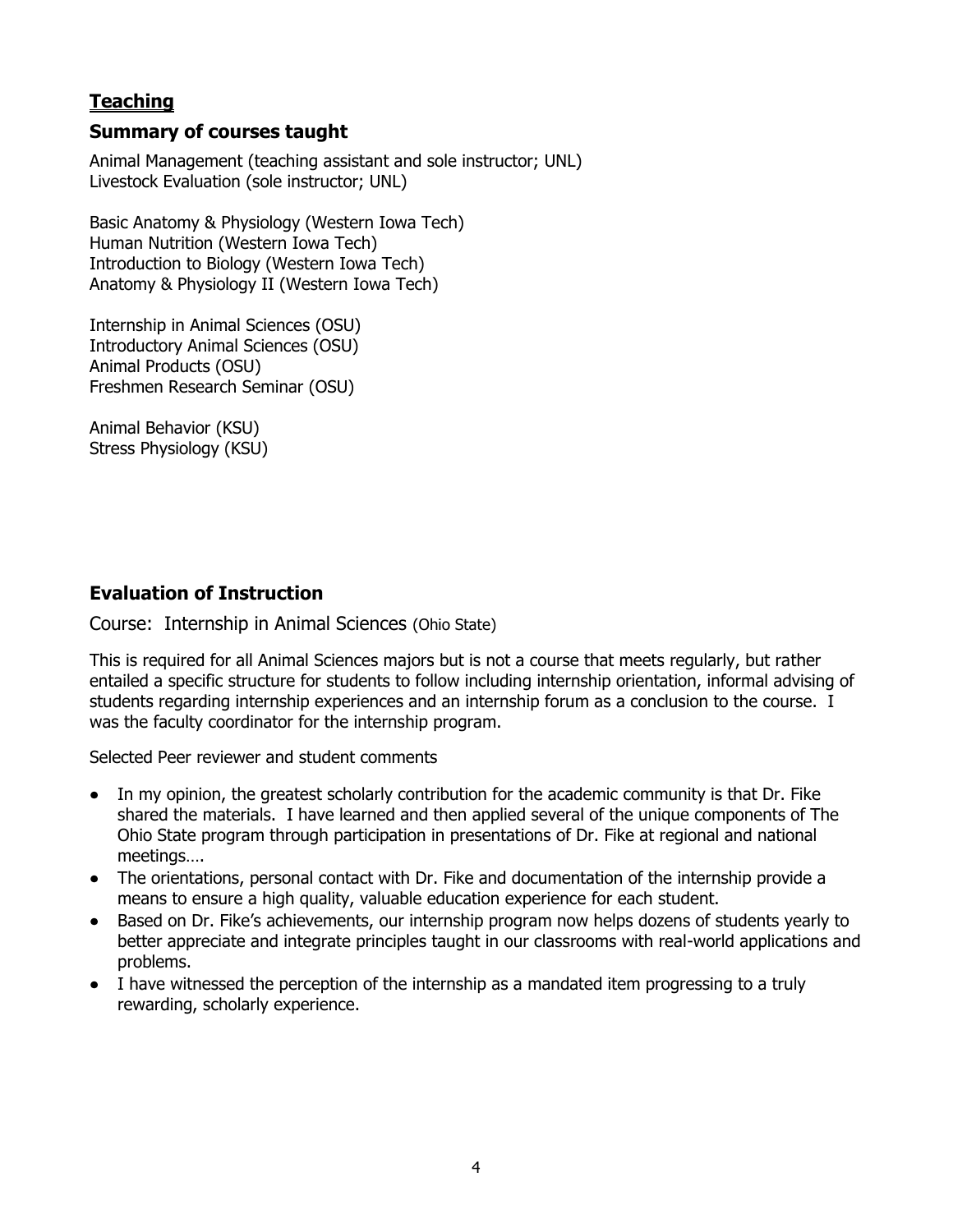| <b>SEI Question</b>                                                                                                    | AU 00 | WI 01 | AU 01 | SP 02 | AU 02 | AU 03 | SP 04 |
|------------------------------------------------------------------------------------------------------------------------|-------|-------|-------|-------|-------|-------|-------|
| # students enrolled                                                                                                    | 97    | 102   | 93    | 53    | 100   | 98    | 50    |
| # evaluations completed                                                                                                | 87    | 79    | 74    | 36    | 76    | 84    | 46    |
|                                                                                                                        |       |       |       |       |       |       |       |
| 1. Instructor is well organized                                                                                        | 4.57  | 4.51  | 4.50  | 4.64  | 4.66  | 4.4   | 4.7   |
| 2. Intellectually stimulating                                                                                          | 4.40  | 4.43  | 4.57  | 4.64  | 4.45  | 4.3   | 4.8   |
| 3. Instructor interested in teaching                                                                                   | 4.84  | 4.73  | 4.77  | 4.75  | 4.75  | 4.5   | 4.9   |
| 4. Encouraged independent thinking                                                                                     | 4.54  | 4.66  | 4.58  | 4.56  | 4.50  | 4.5   | 4.8   |
| 5. Instructor well prepared                                                                                            | 4.70  | 4.75  | 4.57  | 4.78  | 4.71  | 4.6   | 4.9   |
| 6. Instructor interested in helping<br>students                                                                        | 4.83  | 4.68  | 4.69  | 4.64  | 4.71  | 4.3   | 4.7   |
| 7. Learned greatly from instructor                                                                                     | 4.52  | 4.47  | 4.53  | 4.75  | 4.57  | 4.3   | 4.6   |
| 8. Created learning atmosphere                                                                                         | 4.55  | 4.59  | 4.50  | 4.64  | 4.59  | 4.4   | 4.7   |
| 9. Communicated subject matter<br>clearly                                                                              | 4.45  | 4.52  | 4.45  | 4.67  | 4.45  | 4.2   | 4.3   |
| 10. Overall rating                                                                                                     | 4.64  | 4.60  | 4.64  | 4.81  | 4.63  | 4.4   | 4.7   |
| Mean Overall Rating of College<br>comparison group (class size over 60<br>& enrolled in course because<br>required)    | 4.2   | 4.2   | 4.3   | 4.3   | 4.2   | 4.3   | 4.3   |
| Mean Overall Rating of University<br>comparison group (class size over 60<br>& enrolled in course because<br>required) | 4.1   | 4.1   | 4.0   | 4.2   | 4.1   | 4.1   | 4.3   |

Course: Introductory Animal Sciences (Ohio State University)

Selected Peer reviewer and student comments

- $\bullet$ Dr. Fike has a tremendous ability to make all students feel comfortable and a part of our department.
- Dr. Fike is a wonderful professor. She was very understanding and always willing to help. Her genuine interest in the subject and the students helped make this by far my favorite class.
- Many students mentioned in their course evaluations how much they appreciated the fact that Dr. Fike learned their names and tried to get to know them as individuals.
- Dr. Fike cares deeply about student development. She is student-oriented and makes the students feel  $\bullet$ comfortable and appreciated. Her teaching is a definite asset to this University.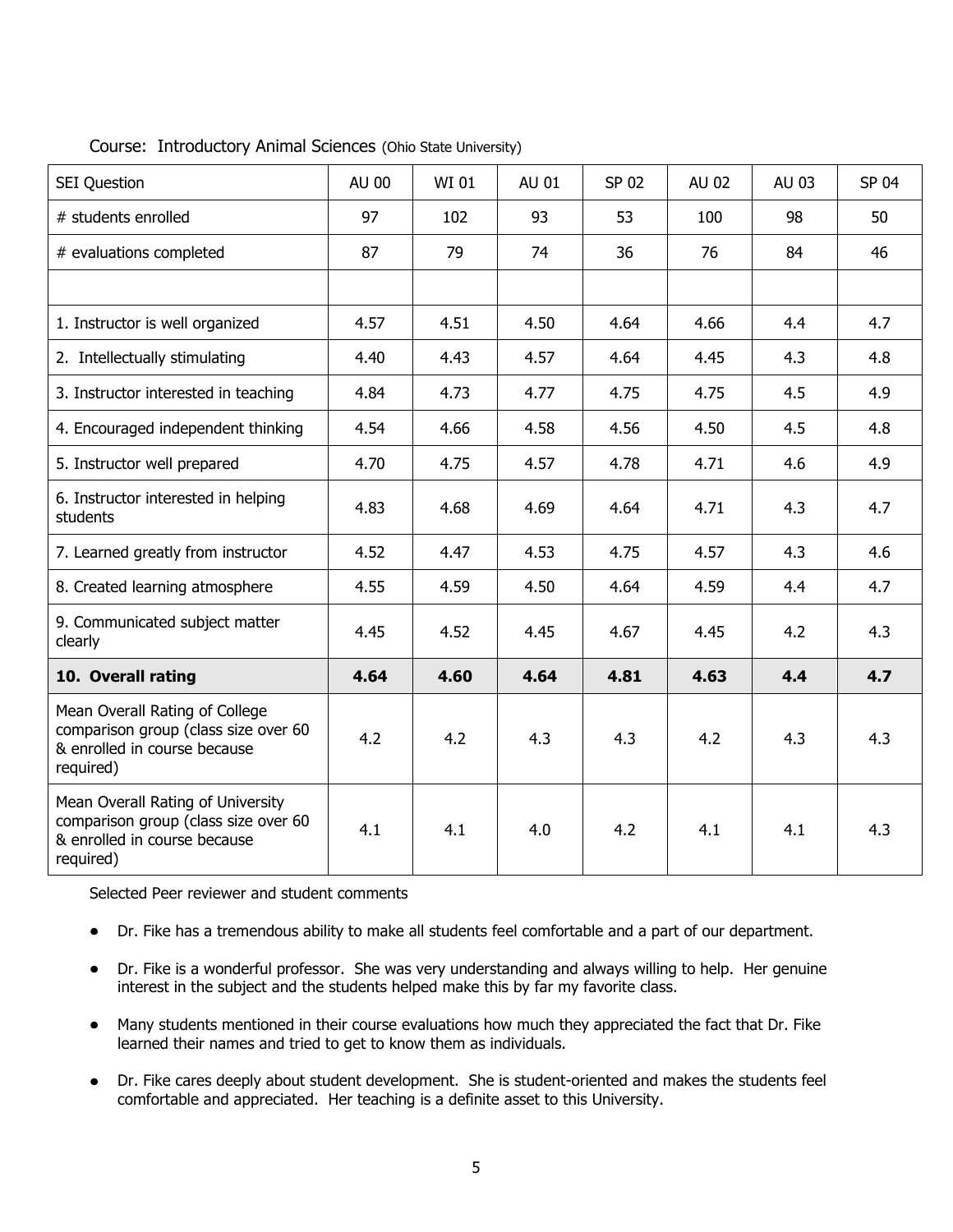| <b>SEI Question</b>                                                                                                 | WI 02 | SP 02 | AU 02 | WI 03 | SP 03 | AU 03 | SP 04 |
|---------------------------------------------------------------------------------------------------------------------|-------|-------|-------|-------|-------|-------|-------|
| # students enrolled                                                                                                 | 75    | 59    | 29    | 81    | 70    | 43    | 65    |
| # evaluations completed                                                                                             | 68    | 73    | 43    | 69    | 60    | 27    | 59    |
|                                                                                                                     |       |       |       |       |       |       |       |
| 1. Instructor is well organized                                                                                     | 4.25  | 3.93  | 4.48  | 4.43  | 4.38  | 4.4   | 4.1   |
| 2. Intellectually stimulating                                                                                       | 3.94  | 3.71  | 4.41  | 4.25  | 4.15  | 4.4   | 4.3   |
| 3. Instructor interested in teaching                                                                                | 4.63  | 4.12  | 4.66  | 4.61  | 4.67  | 4.4   | 4.3   |
| 4. Encouraged independent thinking                                                                                  | 4.38  | 4.05  | 4.55  | 4.46  | 4.40  | 4.4   | 4.2   |
| 5. Instructor well prepared                                                                                         | 4.40  | 4.03  | 4.66  | 4.46  | 4.55  | 4.5   | 4.2   |
| 6. Instructor interested in helping students                                                                        | 4.46  | 3.93  | 4.66  | 4.51  | 4.47  | 4.0   | 4.3   |
| 7. Learned greatly from instructor                                                                                  | 4.12  | 3.61  | 4.38  | 4.23  | 4.27  | 4.2   | 4.0   |
| 8. Created learning atmosphere                                                                                      | 4.36  | 3.88  | 4.55  | 4.46  | 4.40  | 4.3   | 4.2   |
| 9. Communicated subject matter clearly                                                                              | 4.37  | 3.81  | 4.34  | 4.32  | 4.27  | 4.1   | 3.9   |
| 10. Overall rating                                                                                                  | 4.40  | 3.95  | 4.61  | 4.44  | 4.40  | 4.1   | 4.1   |
| Mean Overall Rating of College comparison<br>group (class size over 60 & enrolled in<br>course because required)    | 4.2   | 4.2   | 4.2   | 4.3   | 4.3   | 4.2   | 4.3   |
| Mean Overall Rating of University<br>comparison group (class size over 60 &<br>enrolled in course because required) | 4.0   | 4.1   | 4.2   | 4.1   | 4.1   | 4.3   | 4.1   |

#### Course: Animal Products – team taught 50% (Ohio State University)

Selected Peer reviewer and student comments

- Dr. Fike had a unique ability to draw even the more timid personalities into the discussion.
- It is clear the Dr. Fike enjoys teaching and is concerned with student learning.
- In that course, Karol is a natural teacher, providing excellent descriptions, examples and explanations of the  $\bullet$ topics covered.
- We were most impressed by Dr. Fike's ability to actively engage student in the learning experience. She was obviously well liked and respected by her students. She had an enviable rapport with her class.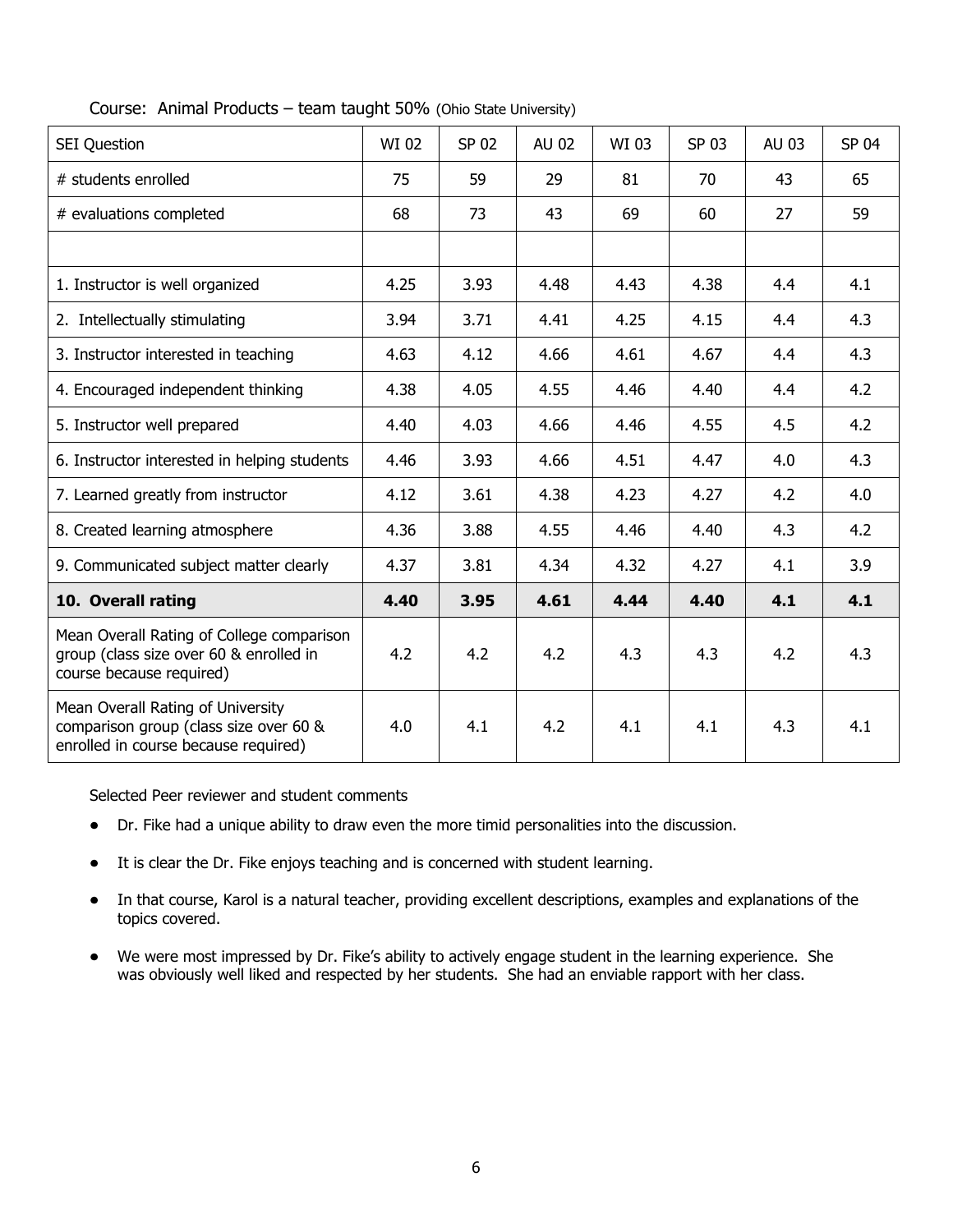| <b>SEI Question</b>                                                                          | SP 02 | SP 03 |
|----------------------------------------------------------------------------------------------|-------|-------|
| # students enrolled                                                                          | 16    | 16    |
| # evaluations completed                                                                      | 16    | 14    |
|                                                                                              |       |       |
| 1. Instructor is well organized                                                              | 4.25  | 4.36  |
| 2. Intellectually stimulating                                                                | 4.31  | 4.43  |
| 3. Instructor interested in teaching                                                         | 4.56  | 4.77  |
| 4. Encouraged independent thinking                                                           | 4.63  | 4.71  |
| 5. Instructor well prepared                                                                  | 4.13  | 4.43  |
| 6. Instructor interested in helping students                                                 | 4.63  | 4.79  |
| 7. Learned greatly from instructor                                                           | 4.19  | 4.00  |
| 8. Created learning atmosphere                                                               | 4.19  | 4.57  |
| 9. Communicated subject matter clearly                                                       | 4.25  | 4.54  |
| 10. Overall rating                                                                           | 4.19  | 4.50  |
| Mean Overall Rating of College comparison group (class<br>size 5 to 20 and free elective)    | 4.6   | 4.4   |
| Mean Overall Rating of University comparison group (class<br>size 5 to 20 and free elective) | 4.6   | 4.6   |

#### Course: Freshman Research Seminar – team taught 50% (Ohio State University)

# **First Author Publications (myself or my students)**

### **Book Chapter**

**Fike K** and M F Spire**.** "Transportation of Cattle" 2006. Veterinary Clinics of North America: Food Animal Practice [Vol 22, Issue 2,](http://www.sciencedirect.com/science?_ob=PublicationURL&_tockey=%23TOC%2325745%232006%23999779997%23626387%23FLA%23&_cdi=25745&_pubType=J&view=c&_auth=y&_acct=C000050221&_version=1&_urlVersion=0&_userid=10&md5=b74674b71f6568040a9131aa945fa95e) 2006:305-320.

### **Magazine Articles**

**Fike, KE.** 2007. Here's the premium: Angus-based feeder premiums strongest for steers. *Angus* Journal; September.

Fike, KE and JE Kinder. 1996. More bull for your money. *Limousin World*; May.

Peters, KE and JE Kinder. 1995. More bull for your money. Charolais Journal; March.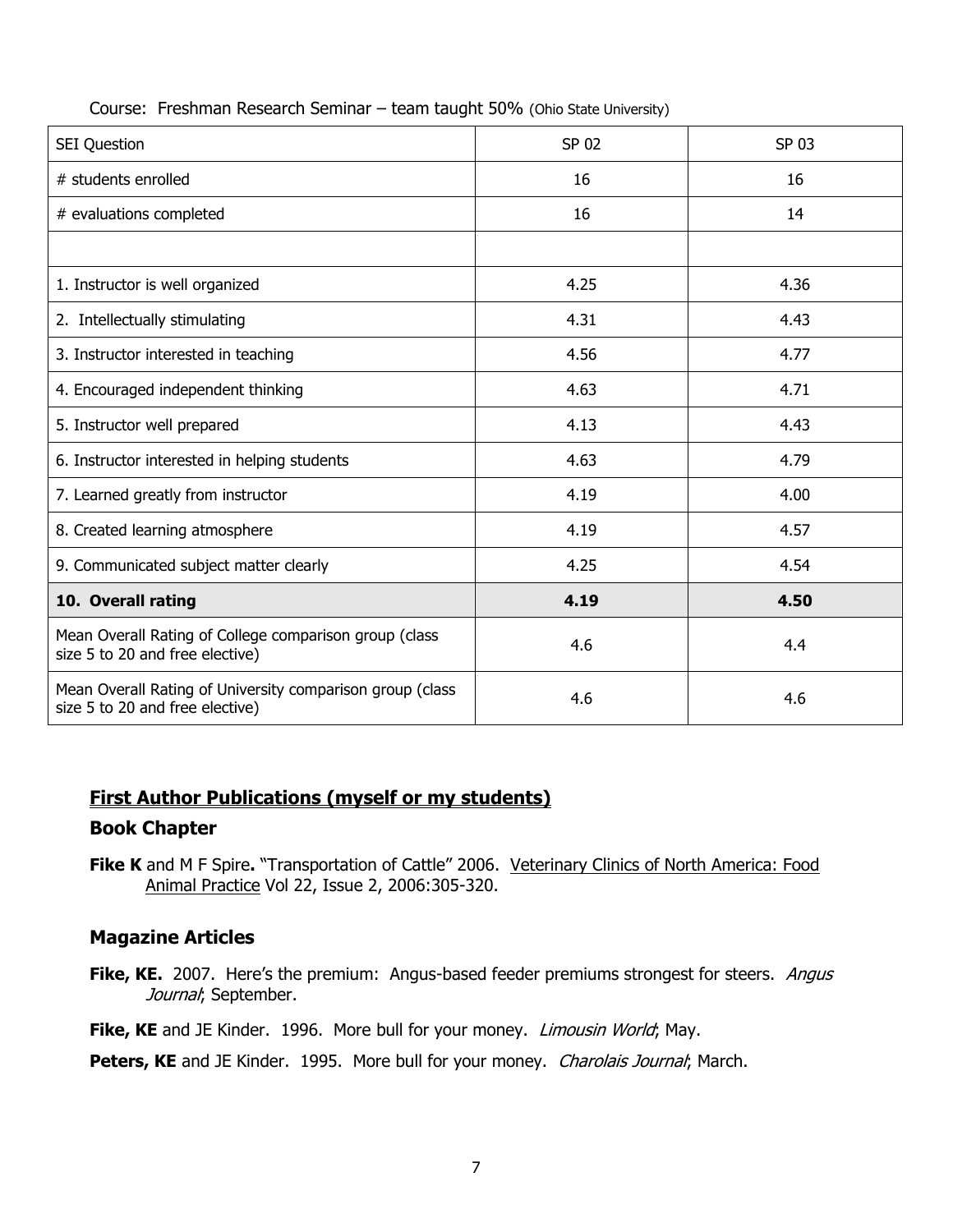### **Journal Articles**

- **Fike, KE**, F Kojima, B Lindsey, E Bergfeld, J Quintal, E Melvin. E Zanella, M Wehrman and J Kinder. 2004. Regulation of frequency of luteinizing hormone pulses by magnitude of acute change in circulating concentration of progesterone of female cattle Anim Reprod Sci 84: 279-291.
- **Fike, KE,** ME Wehrman, BR Lindsey, EG Bergfeld, EJ Melvin, JA Quintal, EL Zanella, FN Kojima, and JE Kinder. 1999 Estrous synchronization in beef cattle with a combination of melengestrol acetate and an injection of progesterone and 17ß-estradiol. J Anim Sci 77:715-723.
- **Fike, KE,** ML Day, EK Inskeep, JE Kinder, PE Lewis, RE Short, and HD Hafs. 1997. Estrus and luteal function in suckled beef cows that were anestrous when treated with an intravaginal device containing progesterone with or without a subsequent injection of estradiol benzoate. *J Anim Sci* 75:2009-2015.
- Fike, KE, ME Wehrman, EGM Bergfeld, FN Kojima, and JE Kinder. 1997. Prolonged increased concentrations of 17β-estradiol associated with development of persistent ovarian follicles do not influence conception rates in beef cattle. J Anim Sci 75:1363-1367.
- **Fike, KE**, EG Bergfeld, AS Cupp, FN Kojima, V Mariscal, T Sanchez, ME Wehrman, HE Grotjan, DL Hamernik, RJ Kittok, and JE Kinder. 1997. Gonadotropin secretion and development of ovarian follicles during oestrous cycles in heifers treated with luteinizing hormone releasing hormone antagonist. Anim Reprod Sci 49:83-100.
- **Fike, KE**, EG Bergfeld, AS Cupp, FN Kojima, V Mariscal, T Sanchez, ME Wehrman and JE Kinder. 1996. Influence of fenceline bull exposure on postpartum anestrous interval and pregnancy rate in beef cows. Anim Reprod Sci 41:161-167.
- Peters, KE, EG Bergfeld, AS Cupp, FN Kojima, V Mariscal, T Sanchez, ME Wehrman, HE Grotjan, DL Hamernik, RJ Kittok, and JE Kinder. 1995. Luteinizing hormone has a role in development of fully functional corpora lutea (CL) but is not required to maintain CL function in heifers. Biol Reprod 51:1248-1254.

### **Departmental Publications**

- **Fike, K**, M Day, K Inskeep, J Kinder, P Lewis, R Short and H Hafs. 1998. Induction of estrus in anestrous suckled beef cows. Nebraska Beef Report pp 26-28.
- **Fike, K**, M Wehrman, B Lindsey, E Bergfeld, E Melvin, J Quintal, E Zanella, F Kojima and J Kinder. 1998 A novel estrous synchronization program for cattle using melengestrol acetate. Nebraska Beef Report pp 29-33.
- **Fike, K**, B Lindsey, E Bergfeld, F Kojima, J Quintal, E Zanella, E Melvin, M Wehrman, and J Kinder. 1998 Regulation of LH secretion by progesterone in heifers. Nebraska Beef Report pp 35-37.
- **Fike, K**, M Wehrman, E Bergfeld, F Kojima and J Kinder. 1998. Prolonged elevated concentrations of estradiol do not affect conception rates in beef cattle. Nebraska Beef Report pp 38-40.
- **Fike, KE**. 1995. Reproductive Anatomy and Physiology. In: Beef Basics II: Reproduction, Genetics, and Selection Home Study Course. Sponsored by: University of Nebraska Cooperative Extension and Institute of Agriculture and Natural Resources.
- Peters, K, M Wehrman, E Bergfeld, A Cupp, F Kojima, T Sanchez, V Mariscal and J Kinder. 1994. Fenceline bull exposure effect on postpartum anestrous interval and pregnancy rate in cows. Nebraska Beef Report pp 12-13.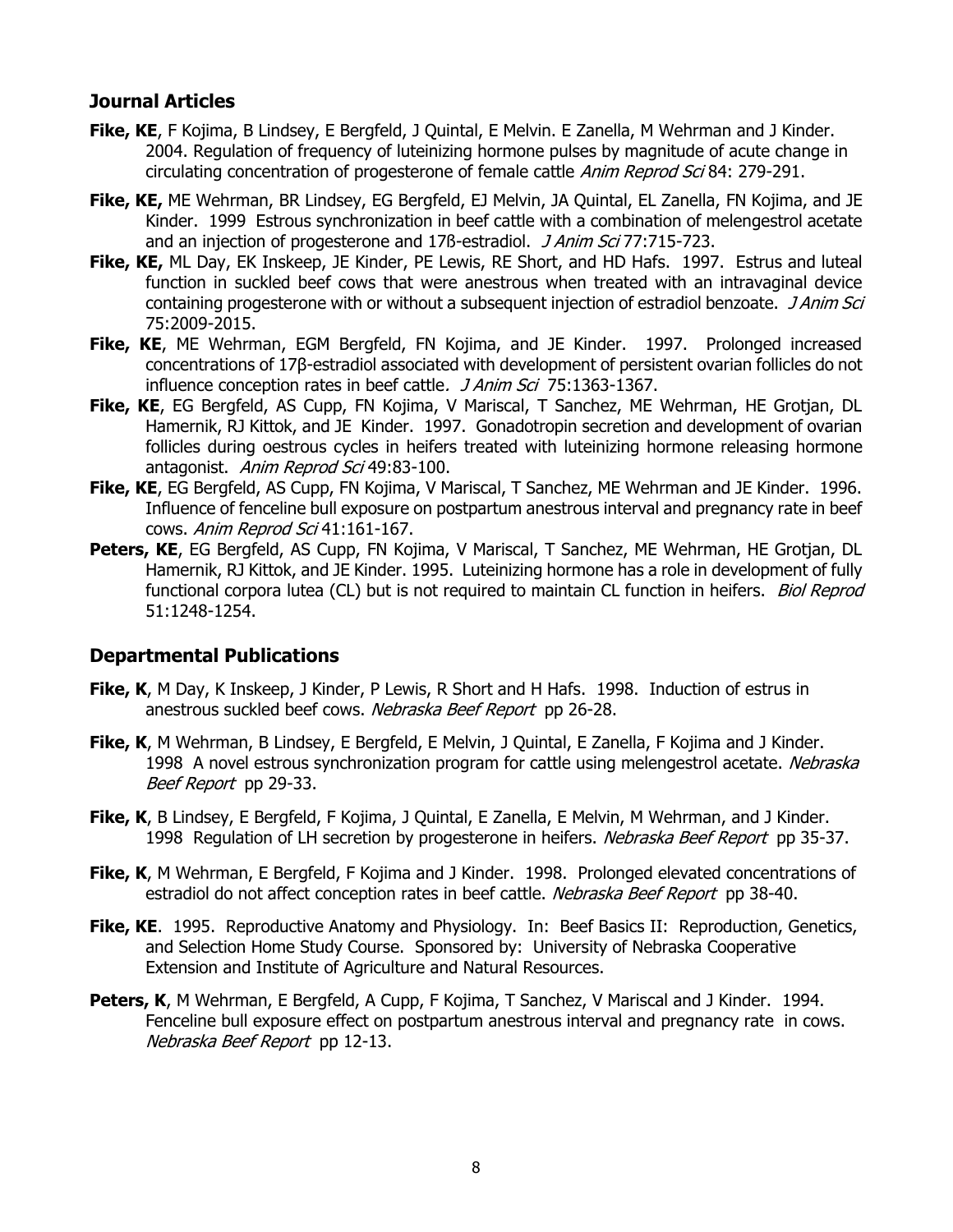# **Journal Abstracts**

- Ryan SE, DA Blasi, **KE Fike**, CO Anglin, AM Bryant, and BA Rickard. 2008. Read distance performance of low frequency radio frequency identification (RFID) panel transceivers varies across transponder manufacturer. *J Anim Sci* 86, (E-Suppl. 3):56.
- Dauch, D, **K Fike**, M Mussard, G Bridges, C Gasser, D Grum, M Davis, and M Day. 2005. Endocrine and follicular dynamics in beef heifers divergently selected for peripheral IGF-1 concentrations. J Anim Sci 83 (Suppl. 2):53.
- Osborne, JM, **KE Fike,** KA Grove, GD Fike, KH Hoblet, JE Kinder, and PH Hemsworth. 2004. Animal Welfare Education Modules: Enhancing the quality of education for students of food animal agriculture and health. *J Anim Sci* 82: (Suppl 2): 105.
- Behlke, EJ, CR Burke, CL Gasser, ML Mussard, and **KE Fike**. 2003. Effects of long term treatment with GnRH agonist on testicular development and the attainment of puberty in bull calves.  $J$ Anim Sci 81 (Suppl. 2):20.
- **Fike, KE** and AK Lahmers. 2003. Adding value to education: an undergraduate animal sciences internship program. *J Anim Sci* 81: (Suppl 1):26.
- **Fike KE**, FN Kojima, EG Bergfeld, BR Lindsey, EJ Melvin, JA Quintal, EL Zanella, ME Wehrman, and JE Kinder. 1997. Magnitude of shift in concentration of progesterone (P4) in circulation does not alter LH secretion to the same extent as absolute concentration of P4 in heifers. Biol Reprod (Suppl 1) 56:120.
- **Fike, KE,** ME Wehrman, BR Lindsey, EG Bergfeld, EJ Melvin, JA Quintal, EL Zanella, and JE Kinder. 1997. Estrous synchronization in beef cattle with melengestrol acetate (MGA) and an injection of progesterone (P4). *J Anim Sci* (Suppl 1) 75:232.
- **Fike, KE,** ML Day, EK Inskeep, JE Kinder, PE Lewis, RE Short, and HD Hafs. 1996. Luteal activity and estrus in anestrous suckled beef cows after implants of progesterone with or without a subsequent injection of estradiol. Congress Programme of the 13th Intl Congress on Anim Reprod (Vol 2) P4-17.
- **Peters, KE, ME Wehrman, EGM Bergfeld, EJ Melvin, FN Kojima and JE Kinder. 1994. Protocol of** progestin administration influences time to behavioral estrus but does not influence conception rates at the synchronized estrus after cessation of treatment in bovine females. *JAnim Sci* (Suppl 1)73:89.
- **Peters, KE**, EG Bergfeld, AS Cupp, FN Kojima, V Mariscal, T Sanchez, ME Wehrman, HE Grotjan, DL Hamernik, and JE Kinder. 1994. Suppression of pulsatile secretion of LH diminishes ovarian follicular development in heifers. *J Anim Sci* (Suppl 2) 72:78.
- **Peters, KE**, EG Bergfeld, AS Cupp, FN Kojima, V Mariscal, T Sanchez, ME Wehrman and JE Kinder. 1993. Influence of fenceline bull exposure on postpartum anestrous interval and conception rate in beef cows. *J Anim Sci* (Suppl 1)71:72.
- **Peters, KE**, EG Bergfeld, AS Cupp, FN Kojima, V Mariscal, T Sanchez, ME Wehrman, H.E. Grotjan, D. Hamernik and J.E. Kinder. 1993 Pulsatile secretion of LH is not necessary for development of fully functional corpora lutea but is not required to maintain CL function in heifers. *J Anim Sci* (Suppl 1) 71:216.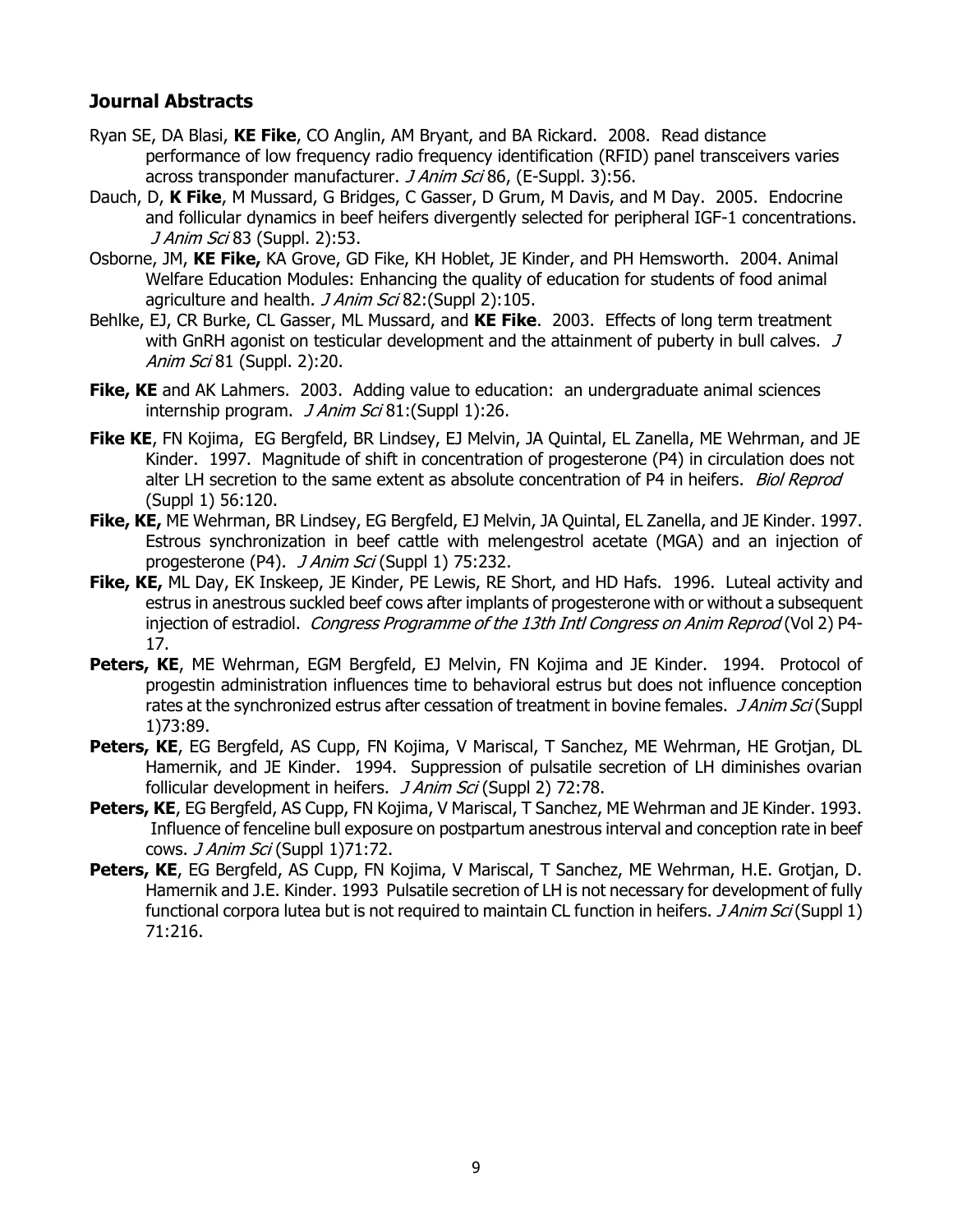# **Grant Research Funds Awarded**

| <b>Source</b>                                          | <b>Author</b> | <b>Date</b> | <b>Direct</b><br>Costs $(*)$ |
|--------------------------------------------------------|---------------|-------------|------------------------------|
| Ohio Agricultural Research and Development Center      | K Fike        | 2001-03     | 19960                        |
| (OARDC) Research Enhancement Competitive Grants        |               |             |                              |
| Program Seed Grant                                     |               |             |                              |
| <b>OARDC Research Enhancement Competitive Grants</b>   | K Fike        | 2001-03     | 25000                        |
| Program Industry Matching Grant                        |               |             |                              |
| Ohio State University Office of Research Seed Grant    | K Fike        | 2001-02     | 9000                         |
| Select Sires, Inc.; Industry Match of OARDC Industry   | K Fike        | 2001-02     | 10000                        |
| Matching Grant                                         |               |             |                              |
| Ohio State University Technology Enhanced Learning and | K Fike        | 2001        | 480                          |
| Research Center Faculty Innovator Grant;               |               |             |                              |
| Co-investigator: Amy Lahmers                           |               |             |                              |

### **Grant Research Proposals Pending**

| <b>Source</b>                           | <b>Authors</b>  | <b>Date</b> | <b>Total</b><br>Requested (\$) |
|-----------------------------------------|-----------------|-------------|--------------------------------|
| United States Department of Agriculture | K Odde, K Fike, | Submitted   | 149569                         |
| Higher Education Challenge Grant        | D Davis, D      | Jan. 30,    |                                |
|                                         | Nichols, and V  | 2009        |                                |
|                                         | Amanor-Boadu    |             |                                |

# **Selected Extension Activities/Invited Presentations**

**Invited talk** - ASTM RFID Performance Standard Taskforce Meeting; "Radio Frequency Identification Pilot Project Results" (November, 2008) – to 60 USDA National Animal Identification System leaders, academic colleagues, livestock industry and animal identification technology personnel

**Invited talk** – Kansas Animal Health Department Summer Meeting; "Radio Frequency Identification Pilot Project Results" (June, 2008) – to 30 Department veterinarians and staff

Delivered over 20 presentations impacting approximately 350 people regarding electronic animal identification technologies to livestock producers, teachers, industry professionals, legislative assistants, and students (May, 2006 to present)

**Invited talk** - Select Sires, Inc. male reproductive physiology think tank session entitled "Early Maturation Attempts in Nebraska and Ohio Using Agonists of GnRH" (October, 2002) – to 20 researchers and industry personnel

Farm Science Review, Molly Caren Agricultural Center, London, OH; co-organizer of Animal Sciences booth (September, 2002 & 2003)

**Invited talk** – Midwestern Sectional Meetings of American Society of Animal Science entitled "An Undergraduate Internship Program: Management to Maximize the Educational Experience" (March, 2002) - to approximately 40 students, academic colleagues, and industry personnel

Delivered presentation at **4-H Youth Expo** (summer, 2002) regarding reproduction science in beef, sheep, and swine to approximately 40 4-H youth.

Wrote reproductive management section for the Ohio State University youth dairy resource handbook (spring, 2002) – to be published and distributed to youth in the dairy industry in Ohio.